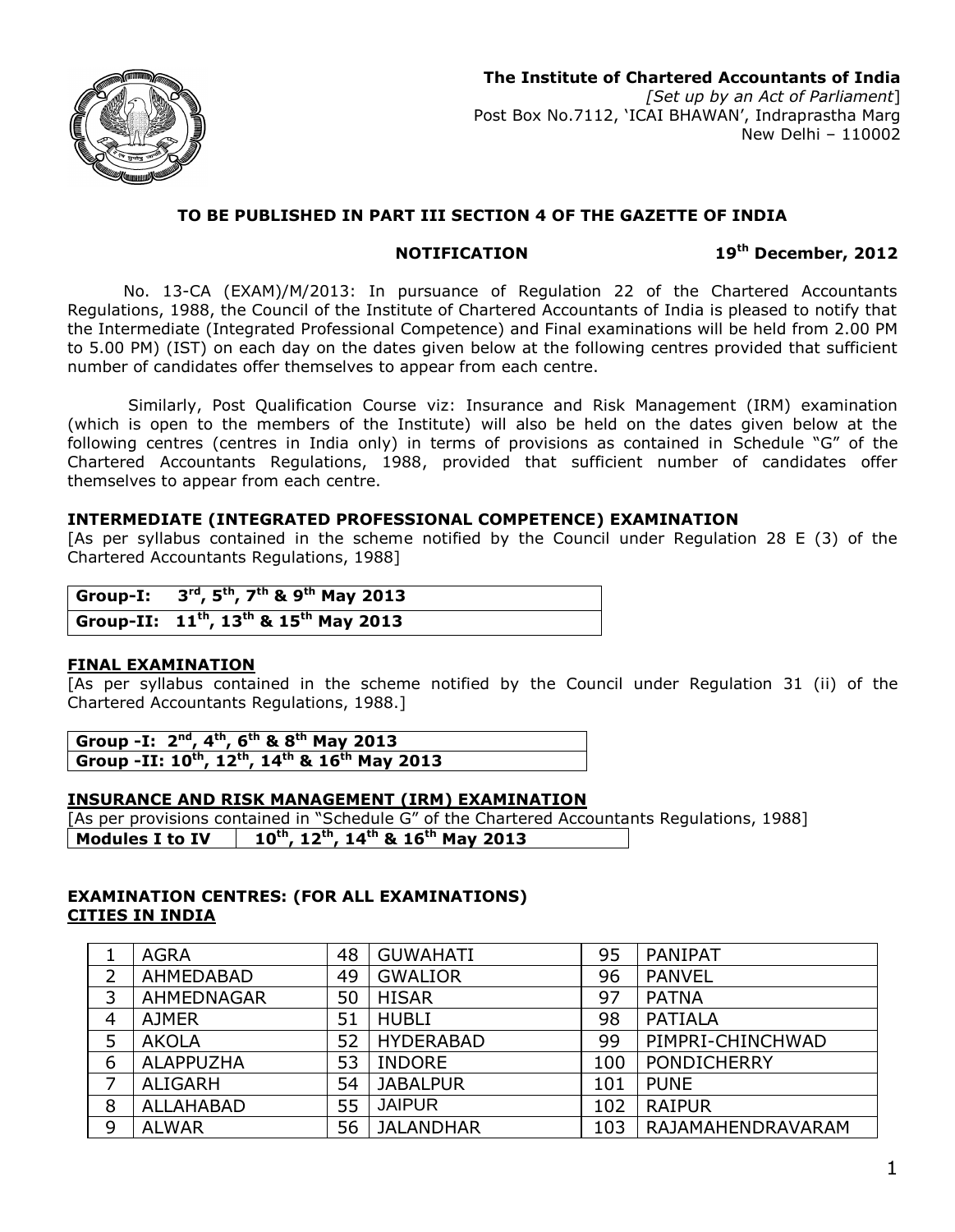| 10 | AMBALA             | 57 | <b>JALGAON</b>       | 104 | RAJKOT                |
|----|--------------------|----|----------------------|-----|-----------------------|
| 11 | AMRAVATI           | 58 | <b>JAMMU</b>         | 105 | <b>RANCHI</b>         |
| 12 | <b>AMRITSAR</b>    | 59 | <b>JAMNAGAR</b>      | 106 | <b>RATLAM</b>         |
| 13 | <b>ANAND</b>       | 60 | <b>JAMSHEDPUR</b>    | 107 | <b>REWARI</b>         |
| 14 | <b>ASANSOL</b>     | 61 | <b>JIND</b>          | 108 | <b>ROHTAK</b>         |
| 15 | AURANGABAD         | 62 | <b>JODHPUR</b>       | 109 | <b>ROURKELA</b>       |
| 16 | <b>BANGALORE</b>   | 63 | <b>KAKINADA</b>      | 110 | <b>SAHARANPUR</b>     |
| 17 | <b>BAREILLY</b>    | 64 | <b>KANPUR</b>        | 111 | <b>SALEM</b>          |
| 18 | <b>BATHINDA</b>    | 65 | <b>KARNAL</b>        | 112 | <b>SAMBALPUR</b>      |
| 19 | <b>BEAWAR</b>      | 66 | <b>KISHANGARH</b>    | 113 | <b>SANGLI</b>         |
| 20 | <b>BELGAUM</b>     | 67 | <b>KOLLAM</b>        | 114 | <b>SATARA</b>         |
| 21 | <b>BELLARY</b>     | 68 | <b>KOLHAPUR</b>      | 115 | <b>SHIMLA</b>         |
| 22 | <b>BERHAMPORE</b>  | 69 | <b>KOLKATA</b>       | 116 | <b>SIKAR</b>          |
| 23 | <b>BHARAUCH</b>    | 70 | <b>KOTA</b>          | 117 | <b>SILIGURI</b>       |
| 24 | <b>BHAVNAGAR</b>   | 71 | <b>KOTTAYAM</b>      | 118 | <b>SIRSA</b>          |
| 25 | <b>BHILWARA</b>    | 72 | <b>KOZHIKODE</b>     | 119 | <b>SOLAPUR</b>        |
| 26 | <b>BHIWANI</b>     | 73 | <b>KUMBAKONAM</b>    | 120 | <b>SONEPAT</b>        |
| 27 | <b>BHOPAL</b>      | 74 | <b>LATUR</b>         | 121 | <b>SRI GANGANAGAR</b> |
| 28 | <b>BHUBANESWAR</b> | 75 | <b>LUCKNOW</b>       | 122 | <b>SURAT</b>          |
| 29 | <b>BHUJ</b>        | 76 | LUDHIANA             | 123 | SURENDRANAGAR         |
| 30 | <b>BIKANER</b>     | 77 | <b>MADURAI</b>       | 124 | <b>THANE</b>          |
| 31 | <b>BILASPUR</b>    | 78 | <b>MANGALORE</b>     | 125 | THIRUVANANTHAPURAM    |
| 32 | CHANDIGARH         | 79 | MAPUSA (GOA)         | 126 | <b>THRISSUR</b>       |
| 33 | <b>CHENNAI</b>     | 80 | MARGAO (GOA)         | 127 | <b>TINSUKIA</b>       |
| 34 | <b>COIMBATORE</b>  | 81 | <b>MATHURA</b>       | 128 | TIRUCHIRAPALLI        |
| 35 | <b>CUTTACK</b>     | 82 | <b>MEERUT</b>        | 129 | <b>TIRUPATI</b>       |
| 36 | <b>DEHRADUN</b>    | 83 | <b>MORADABAD</b>     | 130 | <b>TIRUPUR</b>        |
| 37 | DELHI/NEW DELHI    | 84 | <b>MUMBAI</b>        | 131 | <b>TUTICORIN</b>      |
| 38 | <b>DHANBAD</b>     | 85 | <b>MUZAFFARNAGAR</b> | 132 | <b>UDAIPUR</b>        |
| 39 | <b>DURG</b>        | 86 | <b>MYSORE</b>        | 133 | <b>UDUPI</b>          |
| 40 | <b>ERNAKULAM</b>   | 87 | <b>NAGPUR</b>        | 134 | <b>UJJAIN</b>         |
| 41 | <b>ERODE</b>       | 88 | <b>NANDED</b>        | 135 | VADODARA              |
| 42 | FARIDABAD          | 89 | <b>NASHIK</b>        | 136 | <b>VAPI</b>           |
| 43 | <b>GANDHIDHAM</b>  | 90 | <b>NAVSARI</b>       | 137 | <b>VARANASI</b>       |
| 44 | <b>GHAZIABAD</b>   | 91 | <b>NELLORE</b>       | 138 | <b>VELLORE</b>        |
| 45 | <b>GORAKHPUR</b>   | 92 | <b>NOIDA</b>         | 139 | VIJAYAWADA            |
| 46 | <b>GUNTUR</b>      | 93 | <b>PALGHAT</b>       | 140 | <b>VISAKHAPATNAM</b>  |
| 47 | <b>GURGAON</b>     | 94 | PALI MARWAR          | 141 | YAMUNA NAGAR          |

# **OVERSEAS CENTRES: FOR INTERMEDIATE (INTEGRATED PROFESSIONAL COMPETENCE) AND FINAL EXAMINATIONS ONLY**

| 1) ABU DHABI | 2) DUBAI | 3) KATHMANDU | 4) MUSCAT |
|--------------|----------|--------------|-----------|
|              |          |              |           |

Payment of fees for the examinations should be made by Demand Draft only. The Demand Draft may be of any Scheduled Bank and should be drawn in favour of **The Secretary, The Institute of Chartered Accountants of India, payable at New Delhi only.**

The Council reserves the right to withdraw any centre at any stage without assigning any reason.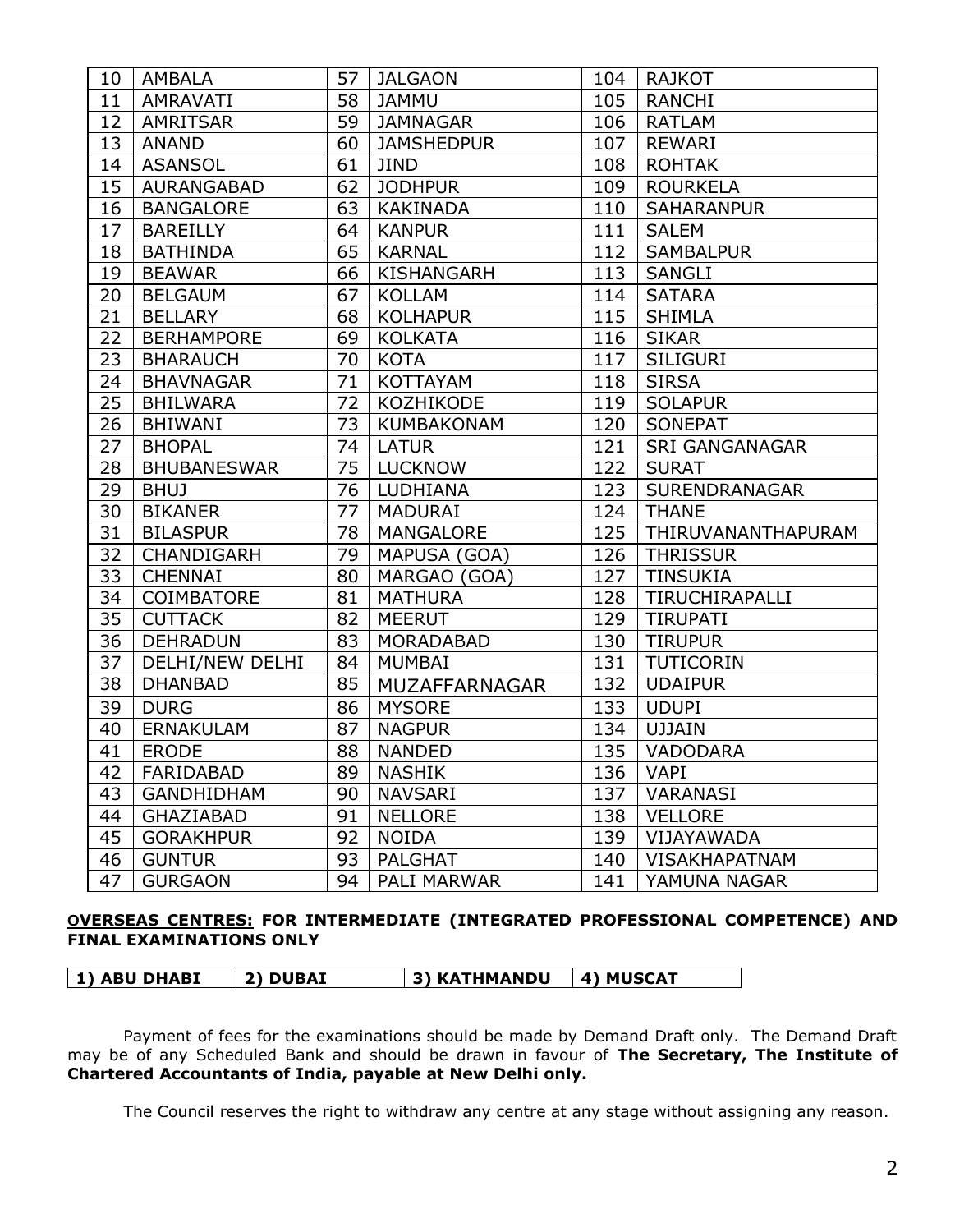Applications for admission to these examinations are required to be made either online at **http://icaiexam.icai.org free of cost {i.e. Rs. 500/- for Intermediate (Integrated Professional Competence) & Final candidates for the cost of application form shall not be charged if applications are filled in online}** or in the relevant prescribed form, copies of which may be obtained from the **Additional Secretary (Examinations), The Institute of Chartered Accountants of India,** 'ICAI BHAWAN', Indraprastha Marg, New Delhi – 110 002 on payment of Rs. 500/- per application form in respect of Intermediate (Integrated Professional Competence) and Final Examination candidates. The cost of Examination application form for Insurance and Risk Management (IRM) examination is Rs. 100/ per application form. The forms shall also be made available in the Regional and Branch Offices of the Institute and can be obtained there from on cash payment on or from **6 th February, 2013**.

Applications together with the prescribed fee by Demand Draft of any Scheduled Bank may be sent so as to reach the Additional Secretary (Examinations) at New Delhi not later than **27 th February, 2013**. However, applications will also be received direct by Delhi Office after **27 th February, 2013** and upto **6 th March, 2013 with** late fee of **Rs. 500/-**. Applications received after **6 th March, 2013** shall not be entertained under any circumstances. Applications for the students' examinations only duly filled in will also be received by hand delivery at the office of Institute at New Delhi and at the Decentralised Offices of the Institute at Mumbai, Chennai, Kolkata, Kanpur, Delhi, Ahmedabad, Bangalore, Hyderabad, Jaipur and Pune upto **6 th March, 2013**. Candidates residing in these cities are advised to take advantage of this facility.

However, application forms duly completed for the Post Qualification Course Examination i.e. Insurance and Risk Management (IRM) will be received **only** at the New Delhi office of the Institute.

**The candidates who fill up the examination application form online at http://icaiexam.icai.org from 6 th February, 2013 to 27 th February, 2013 and remit the fee online by using either VISA or MASTER Credit/ Debit Card shall not be charged Rs.500/- in case of Intermediate (Integrated Professional Competence) AND Final Examinations (i.e. cost of application form fee) in order to popularize filling-in of application form online. The candidates of Intermediate (Integrated Professional Competence) and Final Examinations can continue to fill in application forms online from 28th February, 2013 to 6 th March, 2013 (during which period late fee of Rs. 500 will have to be paid by them as well).**

The fees payable for the various examinations are as under:

| <b>INTERMEDIATE</b><br>(INTEGRATED PROFESSIONAL COMPETENCE) EXAMINATION |            |  |  |  |  |
|-------------------------------------------------------------------------|------------|--|--|--|--|
| For Both the Groups and Unit $-9$                                       | Rs. 1600/- |  |  |  |  |
| For one of the Groups and Unit 1 to 8                                   | Rs. 1000/- |  |  |  |  |
| <b>Overseas Centres</b>                                                 | US \$ 350  |  |  |  |  |
| Kathmandu (Nepal) Centre                                                | INR 2250/- |  |  |  |  |
| <b>FINAL EXAMINATION</b>                                                |            |  |  |  |  |
| For Both the Groups                                                     | Rs. 2250/- |  |  |  |  |
| For one of the Groups                                                   | Rs. 1250/- |  |  |  |  |
| <b>Overseas Centres</b>                                                 | US \$400   |  |  |  |  |
| Kathmandu (Nepal) Centre                                                | INR 3000/- |  |  |  |  |
| <b>INSURANCE &amp; RISK MANAGEMENT (IRM)</b><br><b>EXAMINATION</b>      | Rs. 1000/- |  |  |  |  |

Candidates of Intermediate (Integrated Professional Competence) and Final Examinations opting for Dubai / Abu Dhabi / Muscat Centre are required to remit US\$ 350 and US\$ 400 respectively or its equivalent Indian Currency irrespective of whether a candidate appears in a group or in both the groups or in a unit .